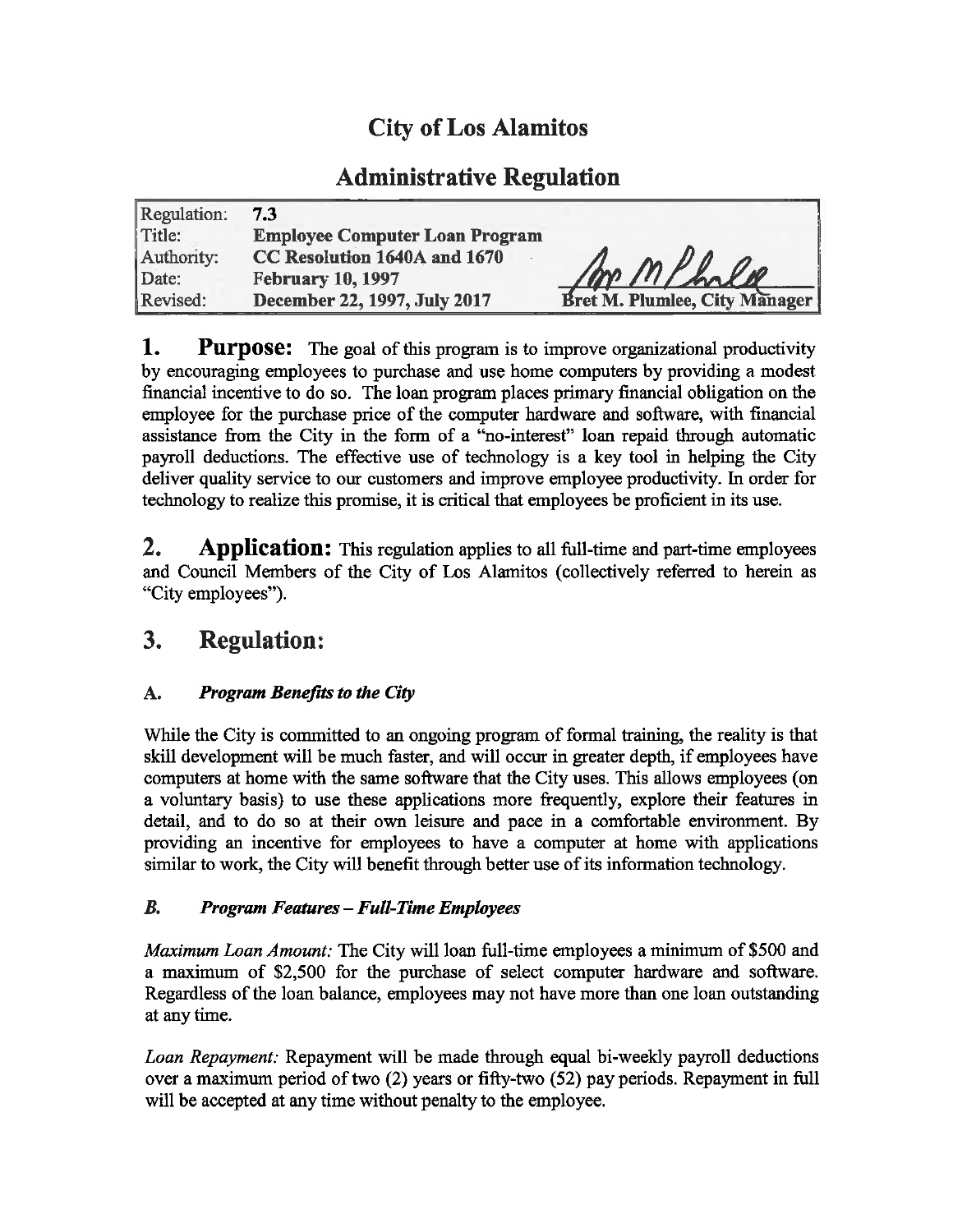*Interest:* No interest will be charged by the City on loans under this program.

*Payment upon Separation:* Any remaining loan balance is due and payable upon separation from the City and will be deducted from the employee's final paycheck.

#### $\mathcal{C}$ **Program Features - Part-Time Employees**

Maximum Loan Amount: The City will loan qualified part-time employees a minimum of \$500 and a maximum of \$1,250 for the purchase of select computer hardware and software. Regardless of the loan balance, employees may not have more than one loan outstanding at any time.

Loan Repayment: Repayment shall be made through equal, bi-weekly payroll deductions over a maximum of one  $(1)$  year or twenty-six  $(26)$  pay periods.

*Interest:* No interest will be charged by the City on loans under this program

Payment upon Separation: Any remaining loan balance is due and payable upon separation from the City and will be deducted from the employee's final paycheck.

Additional Requirements for Part-Time Employees: Part-time employees must have worked continuously for the City for at least twelve (12) months; work at least twenty (20) hours per week, and have the approval of their Department Director.

#### D. **Computer System Requirements**

*Hardware:* The employee's home computer must be capable of running the City's standard office applications and desktop operating systems. Eligible hardware purchases include desktop and notebook computers, printers, related taxes, shipping charges, and extended warranty agreement offered. Computer loan program specifications are:

| Processor:  | Core i5 or better                                         |
|-------------|-----------------------------------------------------------|
| RAM:        | 4 Gigabytes (GB) or More                                  |
| Hard Drive: | Minimum of 100 Gigabytes (GB)                             |
| Monitor:    | Min. 17 in. Max. 24 in. (applies to desktop systems only) |

Software: Employee must purchase, or show ownership of, the City's standard office application: Microsoft Office. Applications at home must be compatible with applications at work if this program is to achieve its goals. No other software purchases (except software that ships with the system) are eligible under this program. All participating employees must comply with all software-licensing requirements for their use of any software purchased under this program.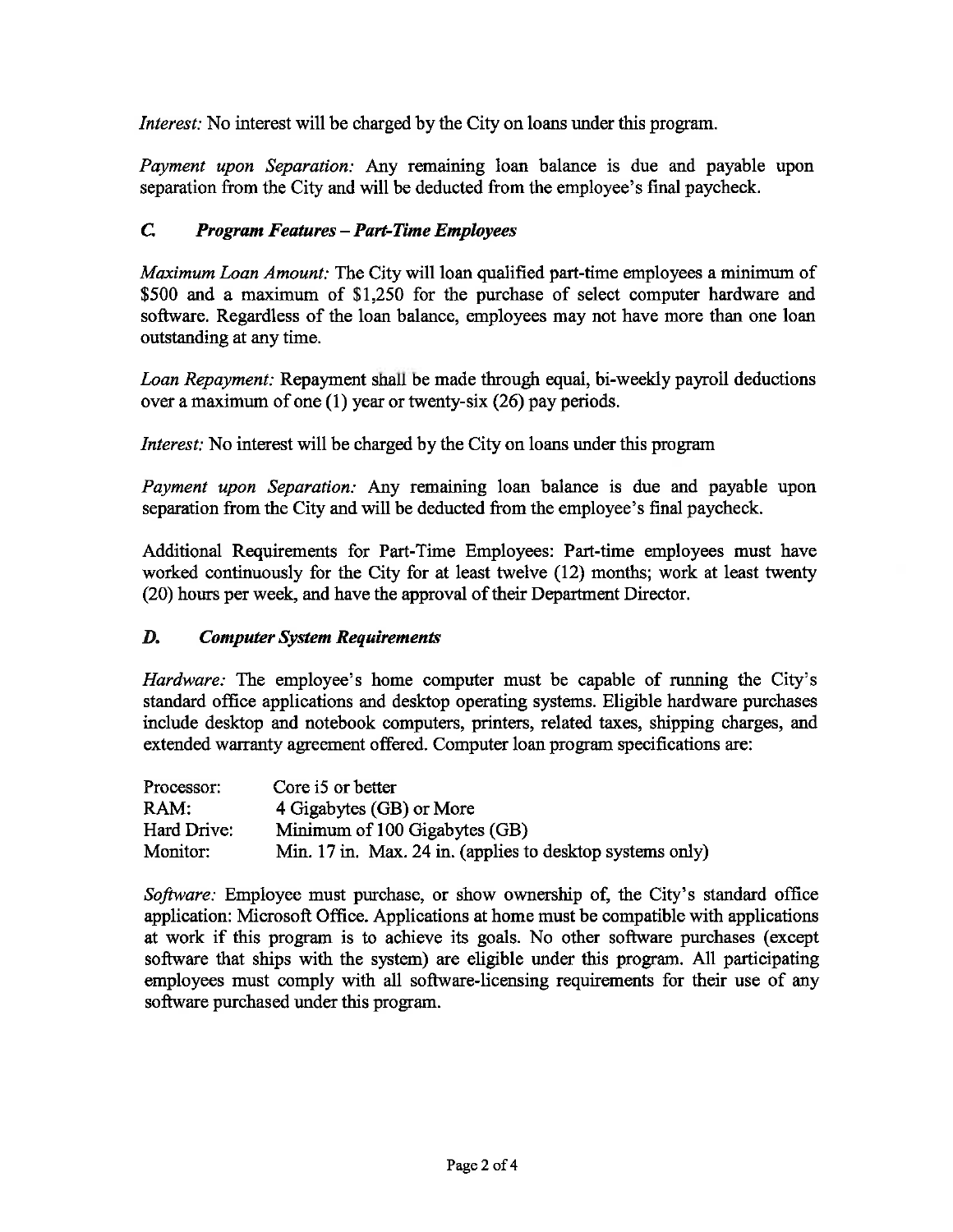#### $\boldsymbol{E}$ . **Eligible Upgrades**

The following upgrades are eligible for purchase under this program: CPU/memory upgrades, motherboard upgrades, printers (laser and inkjet), scanners, hard drives (internal or external), optical drives (internal or external), sound cards, computer monitors up to 24", and video graphics cards.

#### F. **Non-Eligible Purchases**

Costs related to installation, training, repairs, internet access, furnishings, digital cameras, televisions, camcorders, computer monitors over 24", computer servers, print servers, networking hubs/routers/switches, photo printers, bags, cases, headphones, MP3 players, commercial equipment, and any other initial or ongoing costs are not eligible for funding under this program, and are sole responsibility of the employee. The City has no responsibility for support and maintenance for any purchases funded under this program.

#### G. **Insurance**

Employees should provide adequate insurance coverage to protect their purchases against damages due to theft, fire, flood, and power surges. The City does not assume any liability for damage or theft of items purchased under this program. Payroll deductions will continue through final payment even if the items funded from this program are not available for the employee's use for any reason whatsoever.

#### H. **Tax Implications**

Questions regarding tax consequences of participation in this program should be directed to a reputable tax advisor.

#### $\overline{L}$ **Purchase and Loan Procedures**

Submit an Employee Computer Loan Application (Exhibit B) to the Step 1: Administrative Services Department. Please attach copies of your price quote(s) to the application. Wait for loan approval before completing you purchase.

Requests for loans shall be reviewed on a "first come, first served" basis. The City will make loans to eligible employees as long as funds are available. Once funds are exhausted, applicants will be placed on a waiting list and notified when funds are available.

Step 2: Upon approval of your Loan Application, you may purchase your computer.

Step 3: Submit the following to the Administrative Services Department: completed Employee Computer Loan Agreement (Exhibit C), copies of your receipts detailing the approved purchase, and a copy of the approved Loan Application.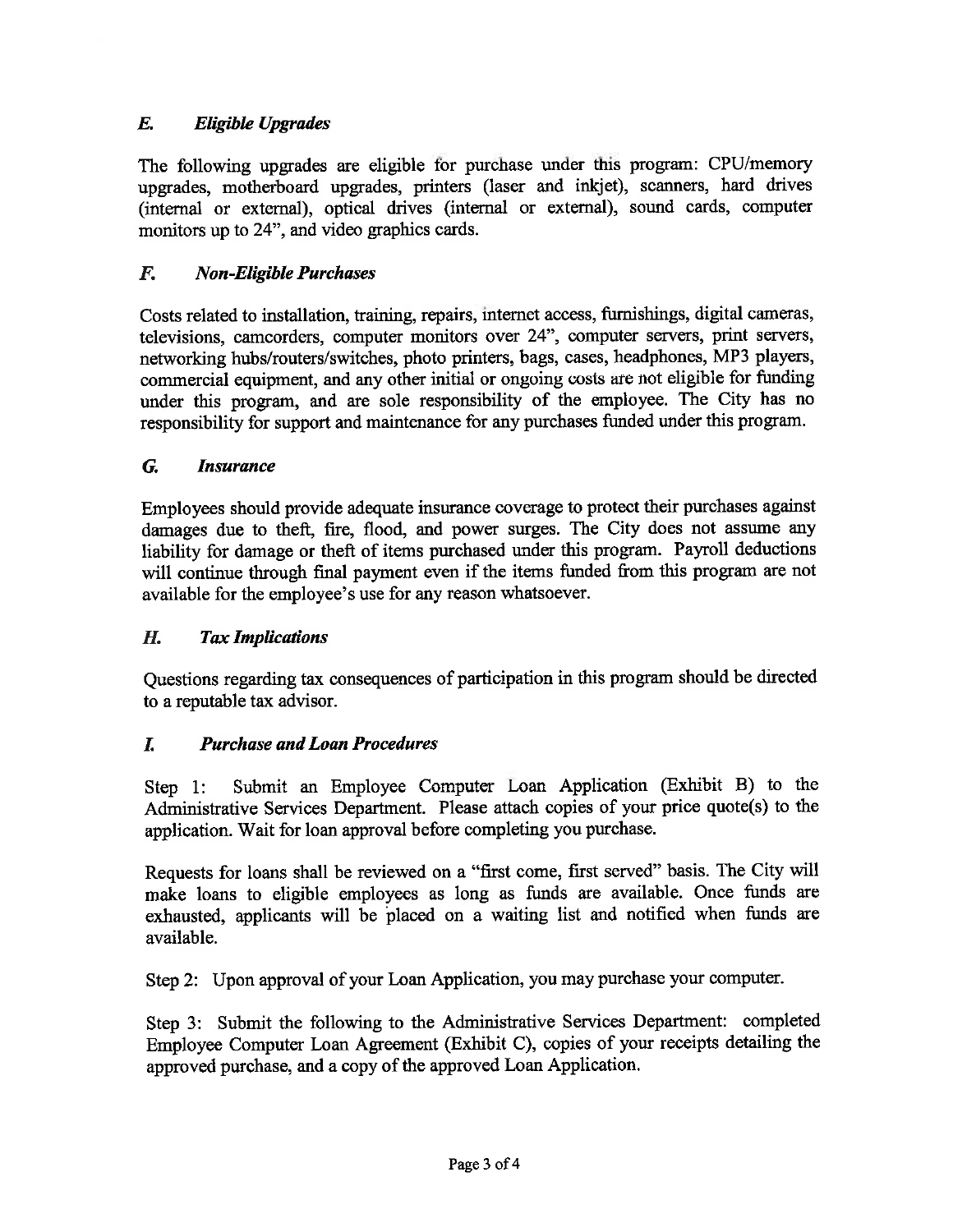Employees will enter into a loan agreement that fully sets forth the following:

- Amount and term of the loan, and the amount of the payroll deduction.
- Employee's authorization for the payroll deduction to occur.
- Equipment funded under the loan.
- Employee's understanding and agreement with all terms and conditions of the City's Employee Computer Loan Program
- Approval of the loan agreement by the City Manager or his/her designee.

#### $J_{\cdot}$ **Program Administration**

The Administrative Services Department administers this program. Please refer questions regarding this program to the Administrative Services Director.

Exhibit A - Checklist for Employee Computer Loan Program Exhibit B - Employee Computer Loan Application Form Exhibit C - Employee Computer Loan Agreement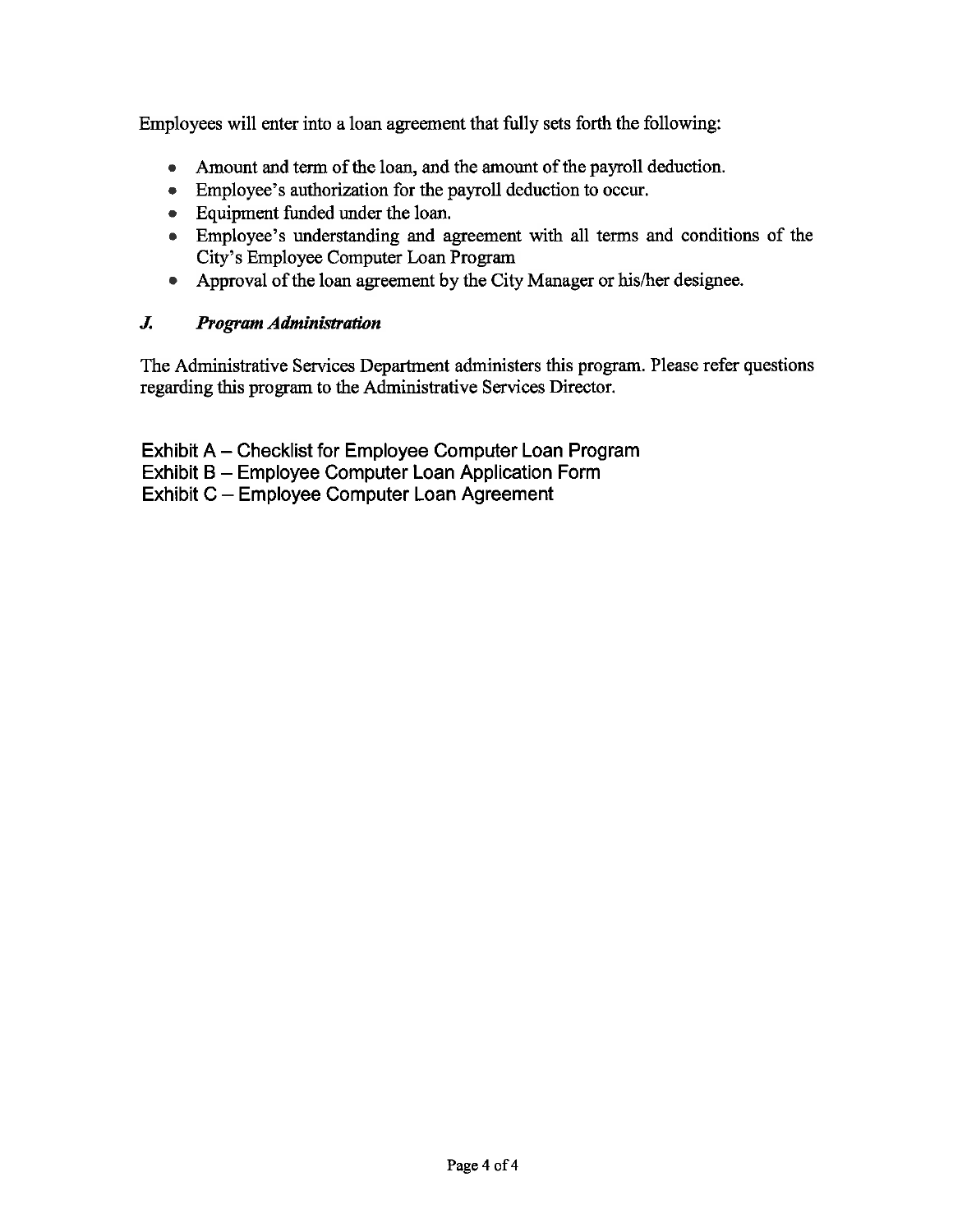

# **CITY OF LOS ALAMITOS EMPLOYEE COMPUTER LOAN**

Administrative Services Department 3191 Katella Ave., Los Alamitos, CA 90720-5600 Phone: (562) 431-3538 Fax: (562) 493-0678

### **PURCHASE AND LOAN PROCEDURES**

| $\Box$ Thoroughly review Administrative Rules and Regulation 7.3 – Employee Computer Loan Program |  |
|---------------------------------------------------------------------------------------------------|--|
| (http://cityoflosalamitos.org/your-government/administrative-rules-and-regulations/)              |  |

- Research the computer and ensure it meets or exceeds all the system requirements of the program
- $\Box$  Obtain IT Sign off for Computer specifications
- $\Box$  Submit Loan Application with supporting documentation (quote and/or advertisement) *(Both the Loan Application and Supporting documentation must have IT approval)*

Date: **Date: Date: Date: Date: Date: Date: Date: Date: Date: Date: Date: Date: Date: Date: Date: Date: Date: Date: Date: Date: Date: Date: Date: Date: Date: Date: Date:**

◯ Receive approved and signed Loan Application from Administrative Services Director

Date:

 $\Box$  Purchase the approved equipment

Date:

□ Submit Employee Computer Loan Agreement to the Finance Department *(include copies of receipts and approved loan application)* 

Date: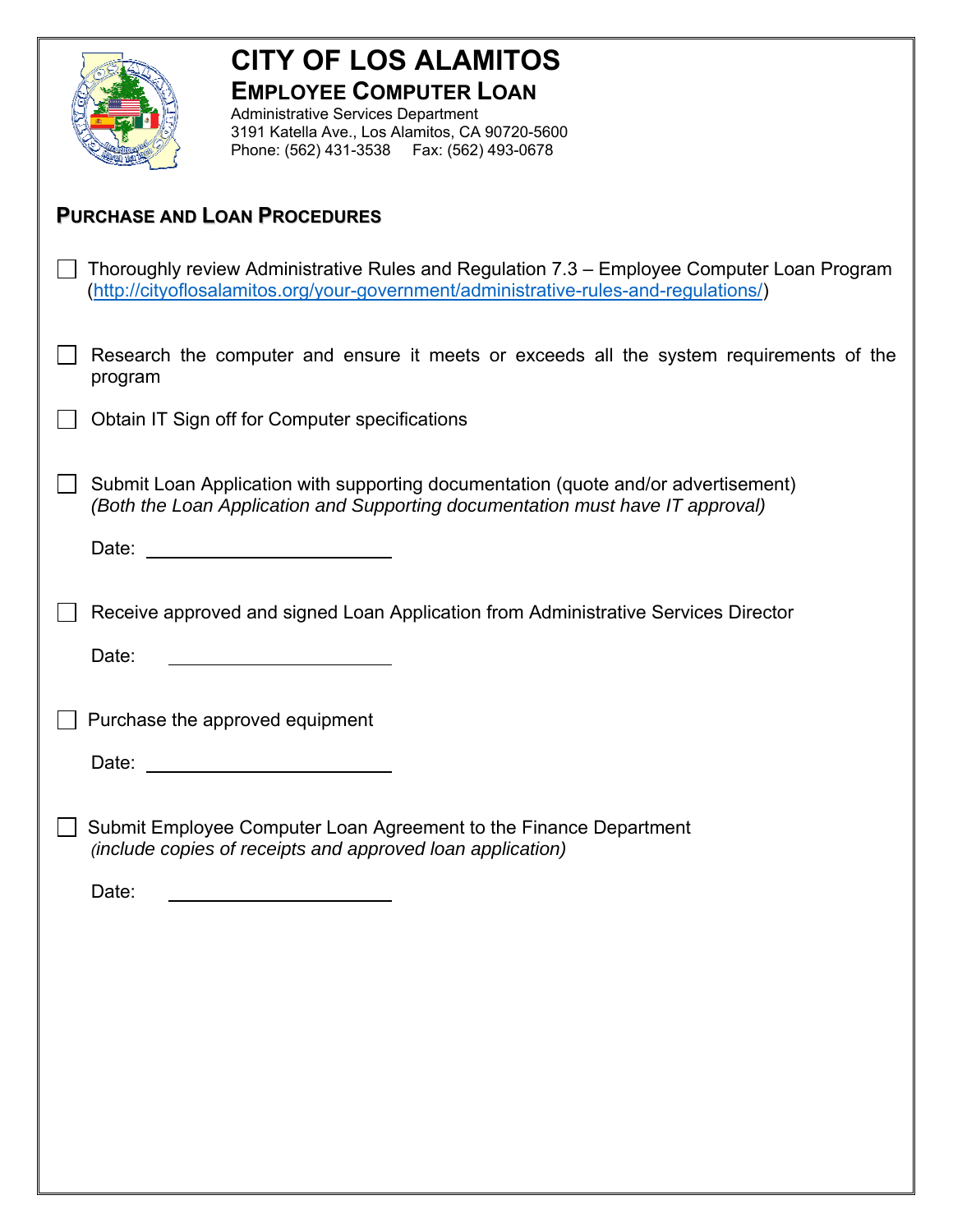|                                                                                                                                                                                                                                                                                  | <b>CITY OF LOS ALAMITOS</b><br><b>EMPLOYEE COMPUTER LOAN APPLICATION</b><br><b>Administrative Services Department</b><br>3191 Katella Ave., Los Alamitos, CA 90720-5600<br>Phone: (562) 431-3538    Fax: (562) 493-0678 |      |  |
|----------------------------------------------------------------------------------------------------------------------------------------------------------------------------------------------------------------------------------------------------------------------------------|-------------------------------------------------------------------------------------------------------------------------------------------------------------------------------------------------------------------------|------|--|
|                                                                                                                                                                                                                                                                                  | <b>GENERAL INFORMATION</b>                                                                                                                                                                                              |      |  |
|                                                                                                                                                                                                                                                                                  |                                                                                                                                                                                                                         |      |  |
|                                                                                                                                                                                                                                                                                  |                                                                                                                                                                                                                         |      |  |
|                                                                                                                                                                                                                                                                                  |                                                                                                                                                                                                                         |      |  |
| <b>PURPOSE OF LOAN</b>                                                                                                                                                                                                                                                           |                                                                                                                                                                                                                         |      |  |
| Computer System Purchase   Notebook (Laptop) Computer   Computer Upgrade                                                                                                                                                                                                         |                                                                                                                                                                                                                         |      |  |
|                                                                                                                                                                                                                                                                                  | <b>COMPUTER SYSTEM SPECIFICATIONS</b>                                                                                                                                                                                   |      |  |
|                                                                                                                                                                                                                                                                                  |                                                                                                                                                                                                                         |      |  |
|                                                                                                                                                                                                                                                                                  |                                                                                                                                                                                                                         |      |  |
|                                                                                                                                                                                                                                                                                  |                                                                                                                                                                                                                         |      |  |
|                                                                                                                                                                                                                                                                                  |                                                                                                                                                                                                                         |      |  |
|                                                                                                                                                                                                                                                                                  | Microsoft Office Application Suite Software: ___________________________________                                                                                                                                        |      |  |
|                                                                                                                                                                                                                                                                                  |                                                                                                                                                                                                                         |      |  |
|                                                                                                                                                                                                                                                                                  | Optical Drives (internal or external):                                                                                                                                                                                  |      |  |
|                                                                                                                                                                                                                                                                                  | Attach quotes and/or advertisements. Must show proof of purchase or ownership for software.                                                                                                                             |      |  |
| I acknowledge and pledge that any funds granted to me from the Employee Computer Loan Program<br>will be used solely for the purchase of computer equipment and related items. Further, I agree to<br>purchase or show proof of ownership of Microsoft Office application suite. |                                                                                                                                                                                                                         |      |  |
| Signed:                                                                                                                                                                                                                                                                          | Employee                                                                                                                                                                                                                | Date |  |
| <b>Administrative Services Department Approval:</b><br>The proposed purchase(s) meet(s) the guidelines of the Employee Computer Loan Program.                                                                                                                                    |                                                                                                                                                                                                                         |      |  |
| Signed:                                                                                                                                                                                                                                                                          | IT Approval (initial attached quote)                                                                                                                                                                                    | Date |  |
| Approved:                                                                                                                                                                                                                                                                        | <b>Administrative Services Director</b>                                                                                                                                                                                 | Date |  |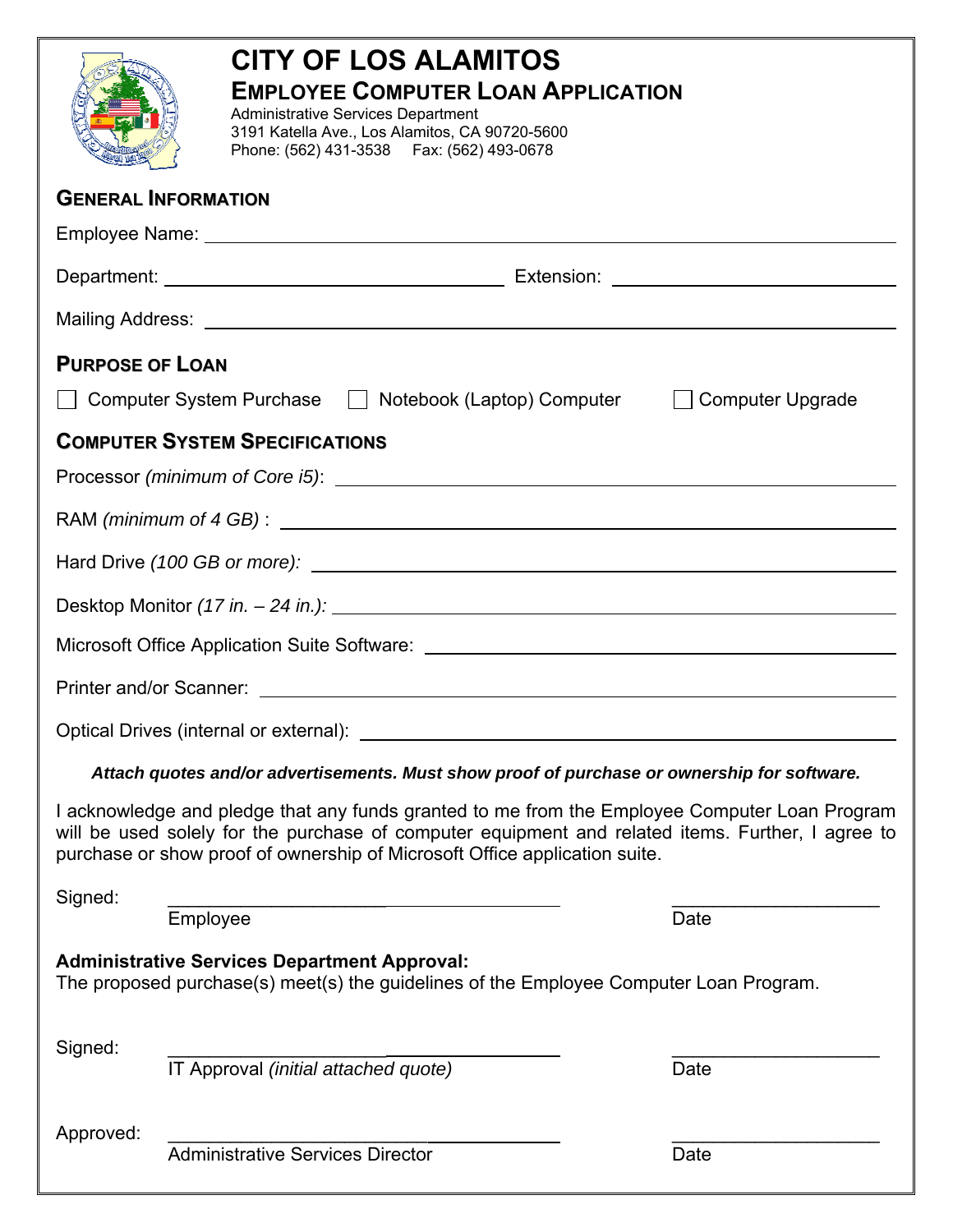# **City of Los Alamitos Employee Computer Loan Agreement**

**THIS AGREEMENT** is made this day of 20 by the City of Los Alamitos, a municipal corporation  $(\overline{\text{CITY}}^n)$ , and a City of Los Alamitos Employee ("EMPLOYEE").

### **RECITALS**

The following recitals are a substantive part of this agreement:

 1. This Agreement is entered into pursuant to Los Alamitos City Council approval of of Resolutions 1640A and 1670.

 2. EMPLOYEE who is full-time or City Council Member who desires to purchase a computer and related equipment and/or software to a maximum of \$2,500 through City approved vendors. Part-time employees must have worked for the City for at least one year, work an average of twenty (20) hours per week, and have the approval of the department head for whom the employee works. The maximum loan amount is \$1,250 with repayment made through payroll deduction of equal amounts to be paid off in not more than one year or 26 payroll periods.

 3. EMPLOYEE acknowledges and pledges that these funds will be used solely for the purchase of computer equipment and related items and will not be used for the purpose of avoiding tax liability.

 4. EMPLOYEE is qualified by virtue of experience, training, education and expertise to utilize this equipment or will obtain appropriate training in order to utilize the equipment.

### **AGREEMENT**

THE PARTIES MUTUALLY AGREE AS FOLLOWS:

### 1. **Term of Agreement**.

This Agreement shall cover a period of two years from purchase of the equipment or until the payroll deduction has resulted in the payoff of the equipment whichever occurs first for full-time employees.

City Council member agreements shall cover a period of two years or the number of pay periods left in their term which ever is shorter.

Part-time employee's agreement shall cover a period of one year or until the payroll deduction has resulted in payoff of the loan.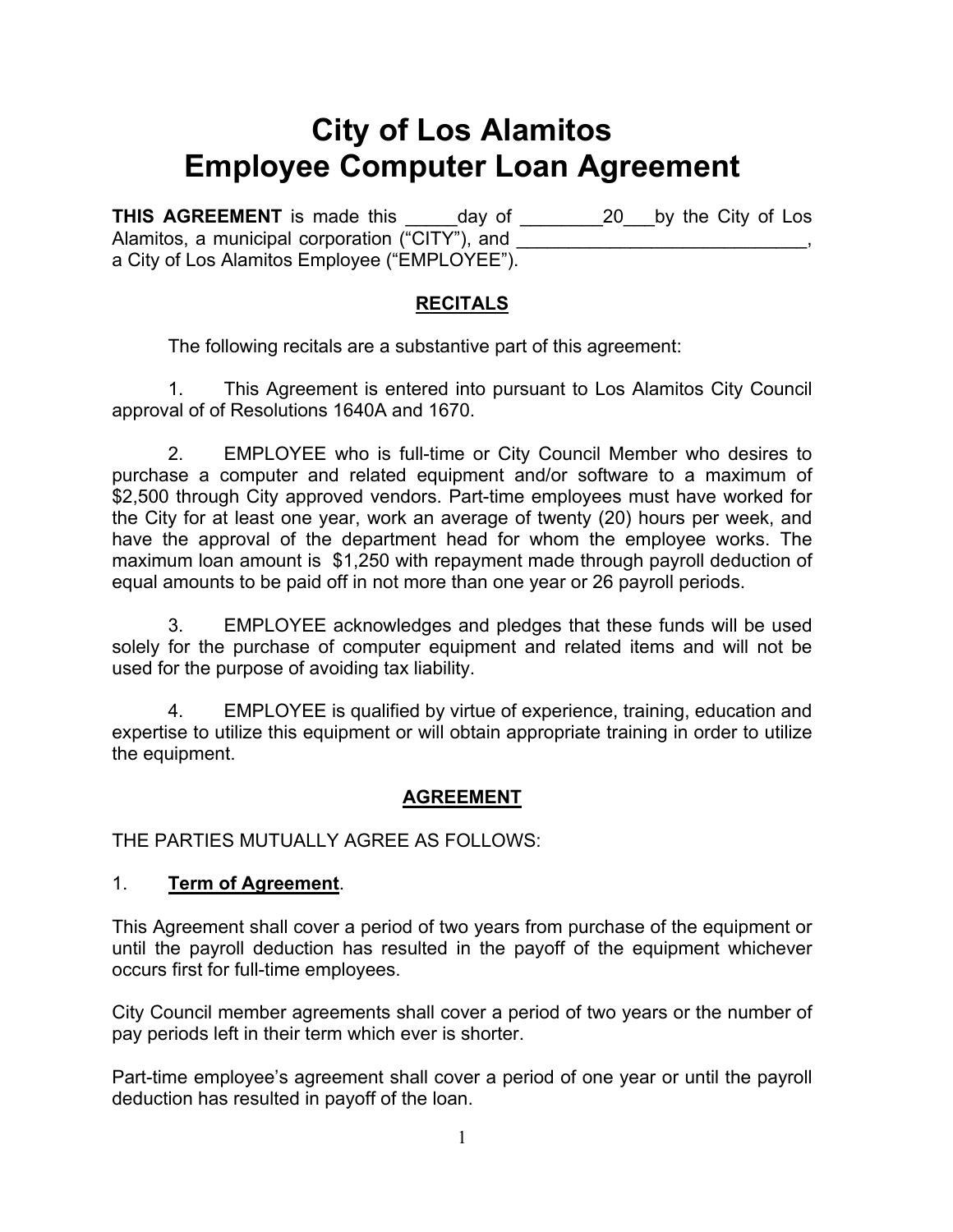- 2. Payment. EMPLOYEE shall reimburse CITY as follows:
	- 2.1 **Total**. Reimbursement under this Agreement shall not exceed \$2,500 for full-time employees and City Council members and \$1,250 for parttime employees.
	- 2.2 **Payment**. To comply with the terms of this Agreement, payment shall be made at each pay period. The total amount advanced shall not exceed \$2,500 for full-time employees and City Council members and \$1,250 for part-time employees. The entire amount shall be paid within two years of the first advance for full-time employees, City Council members shall cover a period of two years or the number of pay periods left in their term which ever is shorter. one year for parttime employees.

EMPLOYEE shall pay a total of \$\_\_\_\_\_\_\_\_\_\_\_\_\_\_\_\_. Payment shall be \$\_\_\_\_\_\_\_\_\_\_\_ per each two week pay period.

Absence from work, with or without pay, will not excuse or delay payments as stated in this section. Exceptions to this section will be made only upon approval by the City Manager.

- 2.3 **Records of Expenses**. EMPLOYEE shall keep records in which complete and correct entries will be made of all expenditures subject to this Agreement. These records will be made available at reasonable times to CITY.
- 3. **Payoff.** If EMPLOYEE should terminate employment with CITY for any reason, CITY may withhold from EMPLOYEE the unpaid balance of the amount advanced. If the remaining balance exceeds EMPLOYEE'S final check, EMPLOYEE shall reimburse CITY the remaining balance by check or major credit card on last day of employment.
- 4. **Taxes**. CITY is not liable for any federal, state or local taxes due at any time as a result of this transaction..
- 5. **Warranty.** CITY makes no warranty, whether express or implied concerning the computer equipment and any peripherals. CITY has no responsibility whatsoever concerning the equipment. CITY shall not repair, replace or insure the equipment.
- 6. **General Provisions**. It is mutually agreed as follows:
	- 6.1 **Compliance with Law**. EMPLOYEE shall comply with all applicable laws, ordinances, codes and regulations of the federal, state, and local government.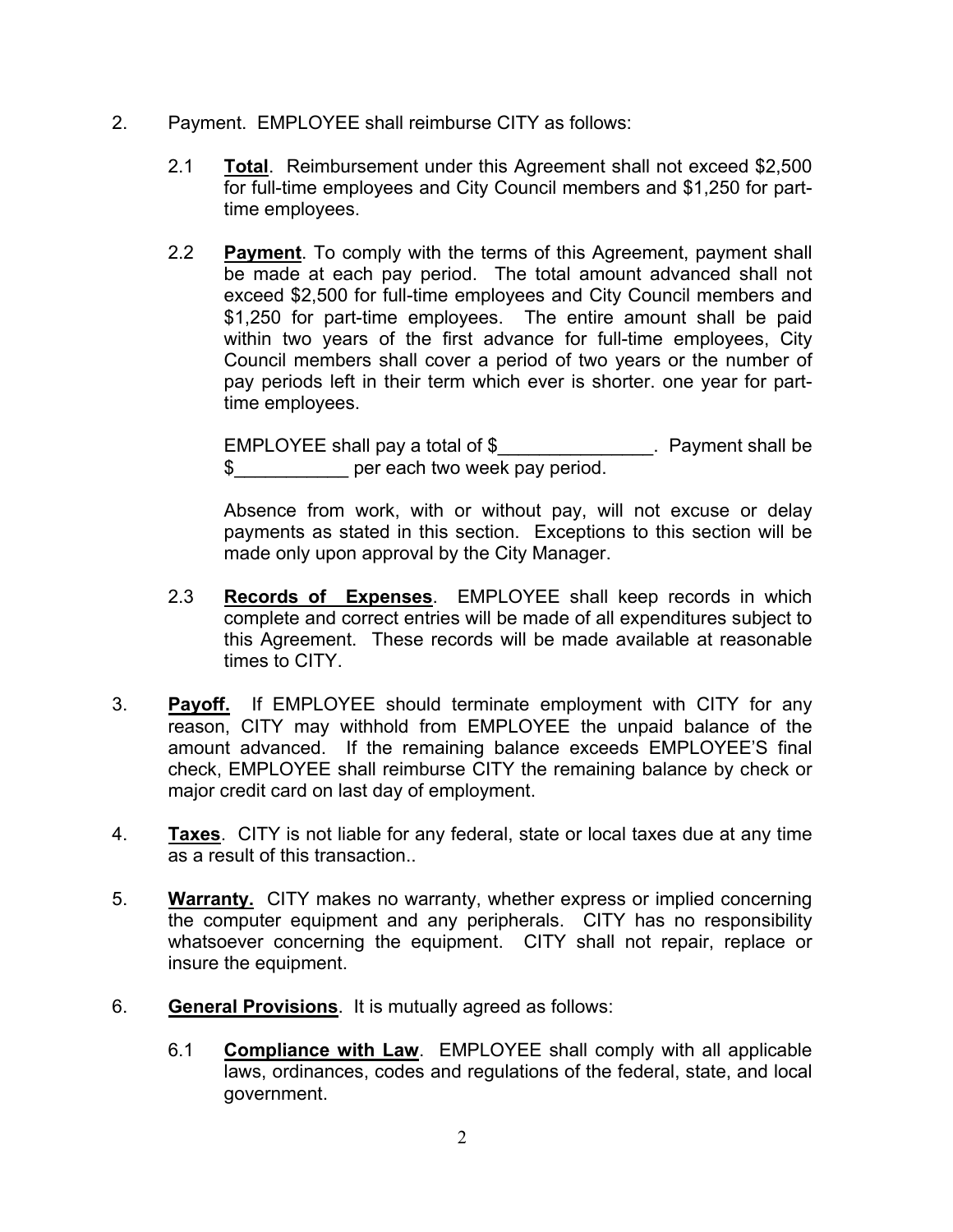- 6.2 **Conflict of Interest and Reporting**. EMPLOYEE shall at all times avoid conflict of interest or appearance of conflict of interest in performance of this Agreement.
- 6.3 **Notices.** All notices shall be personally delivered or mailed to the below listed address, or to such other address as may be designated by written notices.
	- A. Address of EMPLOYEE is as follows:

 $\mathcal{L}_\mathcal{L} = \{ \mathcal{L}_\mathcal{L} = \{ \mathcal{L}_\mathcal{L} = \{ \mathcal{L}_\mathcal{L} = \{ \mathcal{L}_\mathcal{L} = \{ \mathcal{L}_\mathcal{L} = \{ \mathcal{L}_\mathcal{L} = \{ \mathcal{L}_\mathcal{L} = \{ \mathcal{L}_\mathcal{L} = \{ \mathcal{L}_\mathcal{L} = \{ \mathcal{L}_\mathcal{L} = \{ \mathcal{L}_\mathcal{L} = \{ \mathcal{L}_\mathcal{L} = \{ \mathcal{L}_\mathcal{L} = \{ \mathcal{L}_\mathcal{$ 

 $\frac{1}{2}$  ,  $\frac{1}{2}$  ,  $\frac{1}{2}$  ,  $\frac{1}{2}$  ,  $\frac{1}{2}$  ,  $\frac{1}{2}$  ,  $\frac{1}{2}$  ,  $\frac{1}{2}$  ,  $\frac{1}{2}$  ,  $\frac{1}{2}$  ,  $\frac{1}{2}$  ,  $\frac{1}{2}$  ,  $\frac{1}{2}$  ,  $\frac{1}{2}$  ,  $\frac{1}{2}$  ,  $\frac{1}{2}$  ,  $\frac{1}{2}$  ,  $\frac{1}{2}$  ,  $\frac{1$ 

 $\mathcal{L}_\mathcal{L} = \mathcal{L}_\mathcal{L} = \mathcal{L}_\mathcal{L} = \mathcal{L}_\mathcal{L} = \mathcal{L}_\mathcal{L} = \mathcal{L}_\mathcal{L} = \mathcal{L}_\mathcal{L} = \mathcal{L}_\mathcal{L} = \mathcal{L}_\mathcal{L} = \mathcal{L}_\mathcal{L} = \mathcal{L}_\mathcal{L} = \mathcal{L}_\mathcal{L} = \mathcal{L}_\mathcal{L} = \mathcal{L}_\mathcal{L} = \mathcal{L}_\mathcal{L} = \mathcal{L}_\mathcal{L} = \mathcal{L}_\mathcal{L}$ 

B. Address of CITY is as follows:

 Administrative Services Department City of Los Alamitos 3191 Katella Ave Los Alamitos, CA 90720

- 6.4 **Employees Proposal**. This Agreement shall include a written quote from the seller, and presented to the City for conformance with the terms and conditions for the purchase of the equipment. The quote shall be incorporated herein by this reference. In the event of any inconsistency between the terms of the proposal and the Agreement, this Agreement shall govern.
- 6.5 **Licenses, Permits, Fees and Assessments**. At its sole expense, EMPLOYEE shall obtain all licenses, permits, and approvals as may be required by this Agreement.
- 6.6 **Time of Essence**. Time is of the essence in the performance of this Agreement.
- 6.7 **Limitations Upon Subcontracting and Assignment**. The experience, knowledge, capability, and reputation of EMPLOYEE were substantial inducements for CITY to enter into this Agreement. EMPLOYEE shall not contract with any other entity to handle the obligations of this Agreement without the written approval of the CITY. Neither this Agreement nor any interest may be assigned voluntarily or by operation of law, without the prior written approval of the CITY.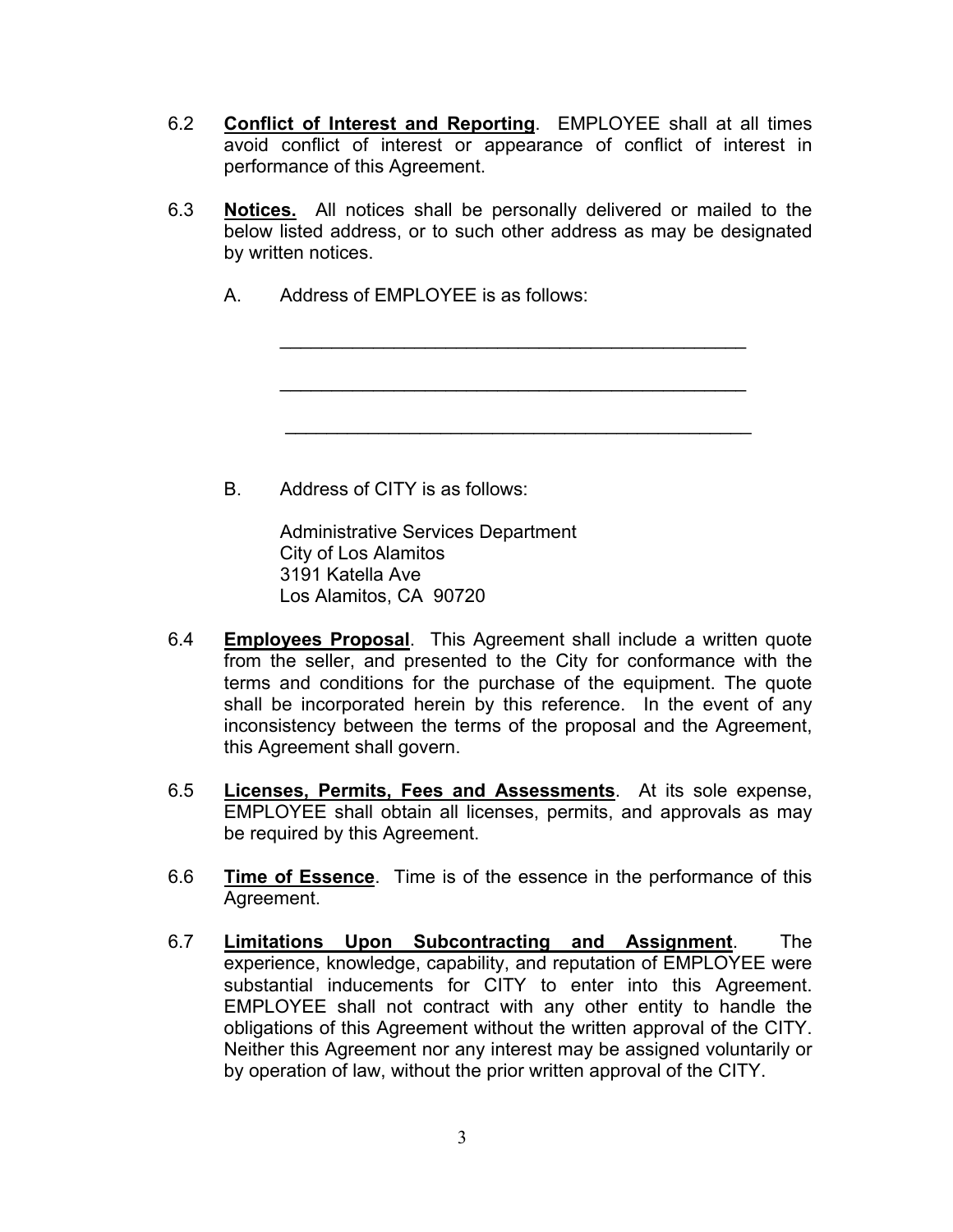6.8 **Indemnification.** EMPLOYEE agrees to protect, defend, and hold harmless CITY and its elective or appointed boards, officers, agents, and employees from any and all claims, liabilities, expenses or damages of any nature, including attorneys' fees, for injury or death of any person, or damage to property, or interference with use of property, arising out of, or in any way connected with performance of the Agreement by EMPLOYEE. The only exception to EMPLOYEE'S responsibility to protect, defend, and hold harmless CITY, is due to the sole negligence of CITY, or any of its elective or appointed boards, officers, agents or employees.

 This hold harmless agreement shall apply to all liability regardless of whether any insurance policies are applicable. The policy limits do not act as a limitation upon the amount of indemnification to be provided by EMPLOYEE.

- 6.9 **Modification.** This Agreement constitutes the entire agreement between the parties and supersedes any previous agreement, oral or written. This Agreement may be modified only by subsequent mutual written agreement executed by CITY and EMPLOYEE.
- 6.10 **Waiver**. All waivers of the provisions of this Agreement must be in writing by the appropriate authorities of CITY and by EMPLOYEE.
- 6.11 **California Law**. This Agreement shall be construed in accordance with the laws of the State of California. Any action commenced pursuant to this Agreement shall be initiated in the central or main Branch of the Orange County Superior Court.
- 6.12 **Interpretation**. This Agreement shall be interpreted as though prepared by both parties.
- 7. **Preservation of Agreement**. Should any provision of this Agreement be found invalid or unenforceable, the decision shall affect only the provision interpreted, and all remaining provisions shall remain enforceable.